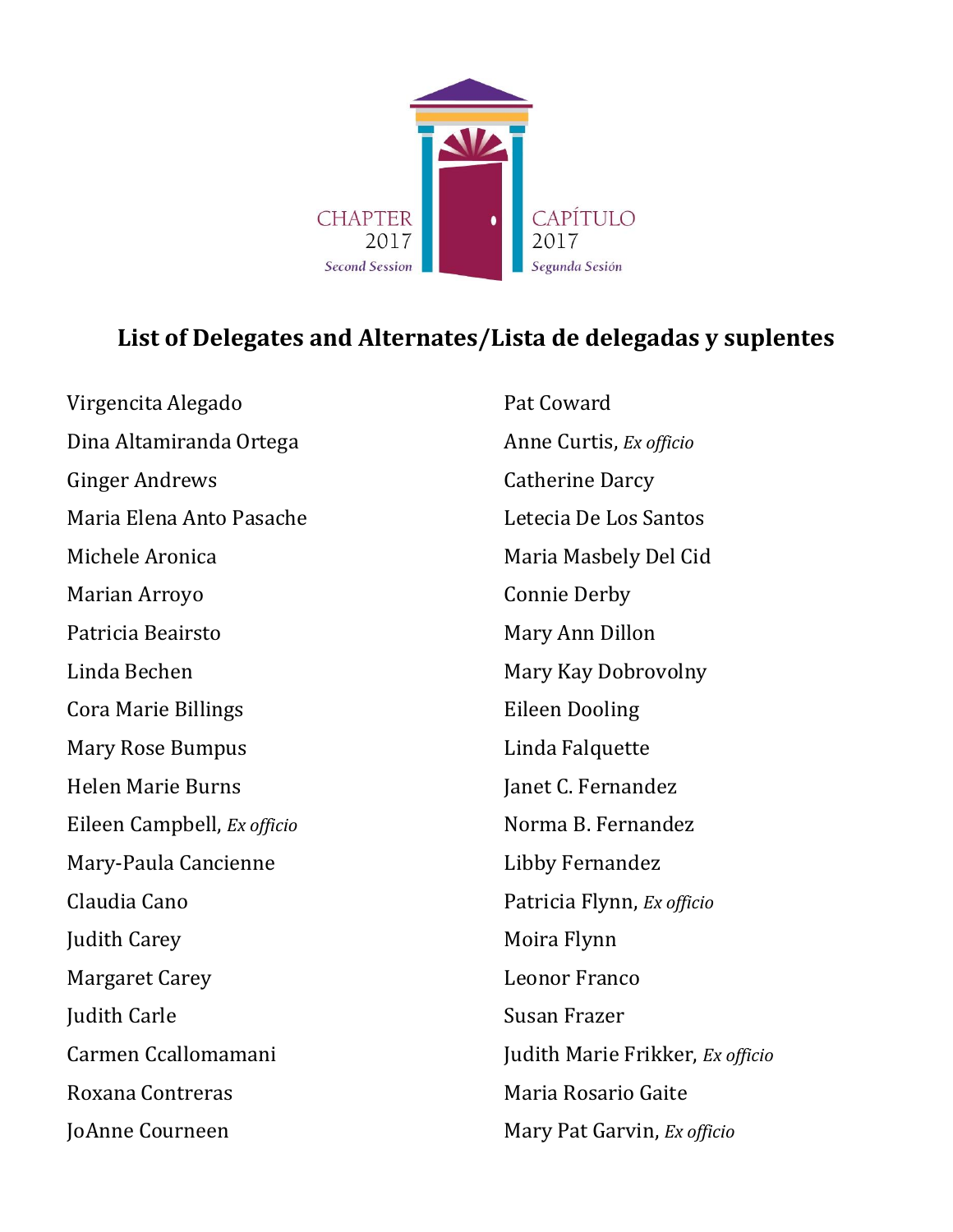Tina Geiger Rayleen Giannotti Estela Ruth Gomez Michelle Gorman Lisa Griffith Patricia Ann Griffith Diane Guerin Mary Haddad LuAnn Mary Hannasch Sandra I. Hernandez L. Margaret Mary Hinz Nancy Hoff, *Ex officio* Eileen Hogan Jane Hotstream, *Ex officio* Nancy Houlihan Dale Jarvis Isabel Jovel Cabrera Anne Kappler Christine Kavanagh Jody Kearney Kathleen Keenan Debbie Kern Renée Kettering Jacqueline Marie Kieslich, *Ex officio* Maureen King Maria Klosowski Janet Korn Ellen Kurtz

Sisters of

.<br>Hermanas de la<br>Misericordia

Marilyn Lacey Carol Lachance Patricia Lapczynski Helen Libo-on Elizabeth Linehan Lucille MacDonald Julie Matthews, *Ex officio* Margaret Mary McBride Christine McCann Lisa Mary McCartney Patricia McDermott, *Ex officio* Eileen McDonnell Maureen McElroy, *2nd Alternate/2ª Suplente* Pat McKeon, *1st Alternate/1ª Suplente* Anne Marie Miller, *Ex officio* Maria Cristina Mira Maureen Mitchell, *Ex officio* Priscilla Moreno Patricia Moriarty Patricia Mulderick Honora Nicholson Kathleen Nolan Áine O'Connor, *Ex officio* Eileen Marie O'Connor Mary Gemma O'Keeffe Mary Oladimeji, *1st Alternate/1ª Suplente* Maria Ines Olguin Mary Pendergast

*Revised 03/6/2020*